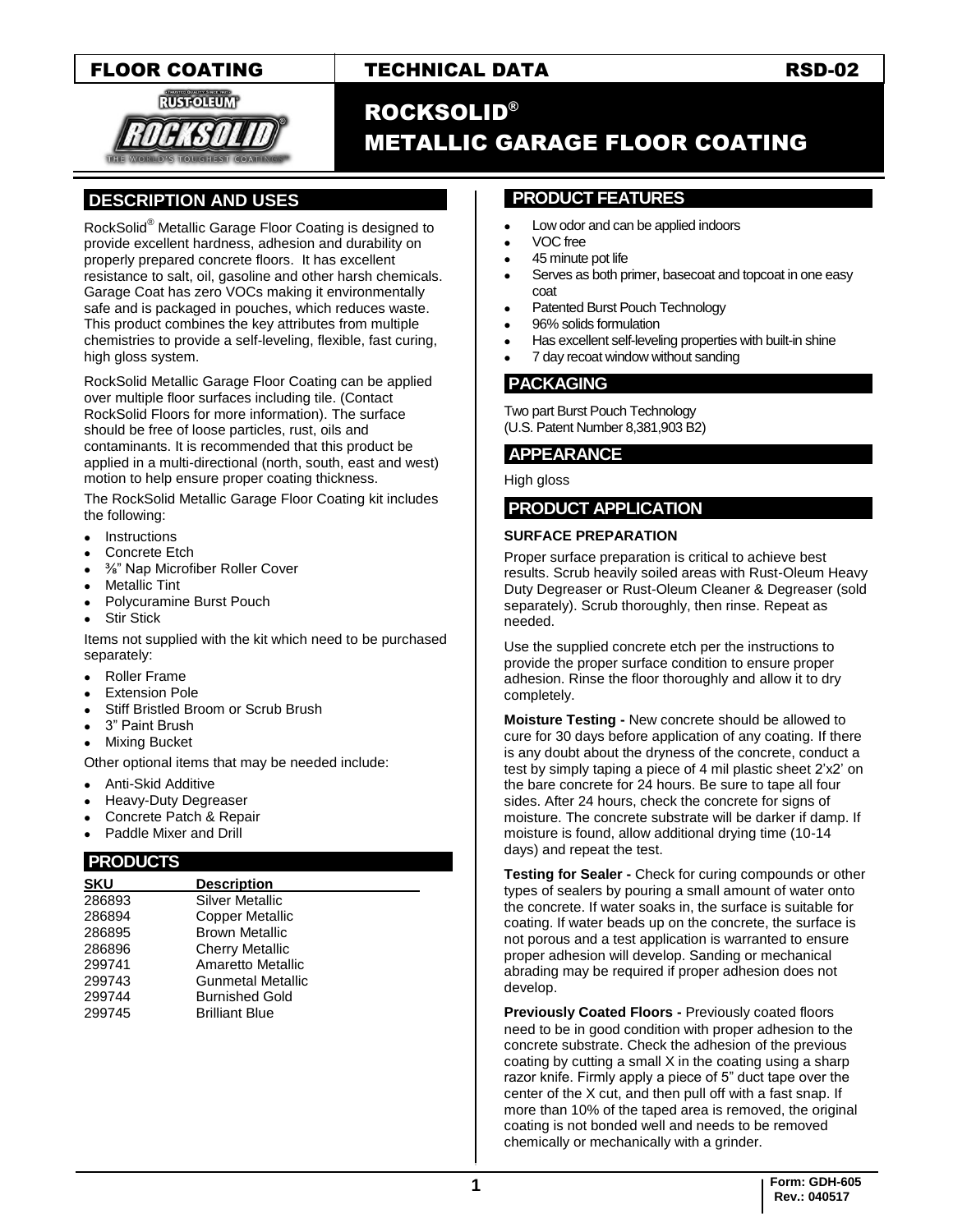## TECHNICAL DATA



# ROCKSOLID® METALLIC GARAGE FLOOR COATING

### **PRODUCT APPLICATION (cont.)**

#### **SURFACE PREPARATION (cont.)**

If the previous coating is well adhered, de-gloss the surface using 40-80 grit sandpaper, vacuum the surface and wipe down using urethane grade MEK prior to application.

#### **MIXING**

Both components and environment should be preconditioned to a minimum of 40ºF (4ºC) prior to use. Be sure the air and surface temperatures are at least 5º above the dew point. Place a tarp on the ground and thoroughly mix the material in the pouch by shaking it both up and down and back and forth and squeezing each side of the pouch. Any clumps need to be massaged to break them up to ensure proper blending.

Combine the two components by placing the pouch on the ground and rolling it from the part A side towards the part B side like a tube of toothpaste. This will create pressure in the part A side and force the middle seal to burst, allowing the two components to mix together. Thoroughly mix the materials by shaking the pouch back and forth and squeezing the edges and corners toward the center of the pouch. Mix for 2-3 minutes. Mix only one pouch at a time.

#### **APPLICATION**

Apply only when air, material and floor temperatures are between 40-90°F (4-32°C). Optimal installation temperature is 55-90°F (13-32°C). Extreme cold application temperatures may slow the cure time. **Do not apply in direct sunlight.** Do not coat the floor if it is raining or if extremely damp conditions exist. The concrete surface must be completely dry at the time of the application to achieve proper adhesion.

Once the material is thoroughly mixed, use scissors to cut a corner off of the pouch and pour contents into mixing bucket. Add the metallic tint (included) to bucket. Mix with paddle mixer and drill for 3-5 minutes. Pour the mixed material from the bucket directly onto the floor about a foot from the back corner wall in 4" wide ribbons, about 5' long. Trim the edges from the poured ribbon of material using a good quality synthetic brush. Roll out the material in 5x5 foot sections for a desired spread rate of 100-125 square feet. Once a strip across the entire back wall has been coated, use the roller to put circular patterns in the coating (like applying wax to a car) to ensure there are not bare spots, and will give the coating an opaque appearance once dry. Repeat mixing and application process for each additional pouch.

#### **THINNING**

None required

#### **CLEAN-UP**

Use acetone to clean tools and equipment before the product cures.

#### **.PRODUCT APPLICATION (cont.) .**

#### **LIMITATIONS**

This product must be installed at the specified spread rates to perform as described. Do not apply in direct sunlight. Do not apply product when the substrate and ambient temperatures are steadily below 40°F (4°C).

#### **SHELF LIFE and STORAGE**

Twenty-four (24) months in factory delivered unopened pouches. Keep away from extreme heat, cold and moisture. Maintain at a proper storage temperature of 45- 90°F. Keep out of direct sunlight and away from fire hazards.

#### **.PERFORMANCE CHARACTERISTICS .**

| Flexibility, 1/ <sub>8</sub> " Mandrel (ASTM D1737)                                  | Pass |  |  |  |
|--------------------------------------------------------------------------------------|------|--|--|--|
| Hardness, Shore D (ASTM D2240)                                                       | 90   |  |  |  |
| Gloss (ASTM D523) @ 60°                                                              | >95  |  |  |  |
| Abrasion Resistance (ASTM D4060)<br>CS-17 Wheel, 1,000 g load, 1,000 cycles<br>40 mg |      |  |  |  |